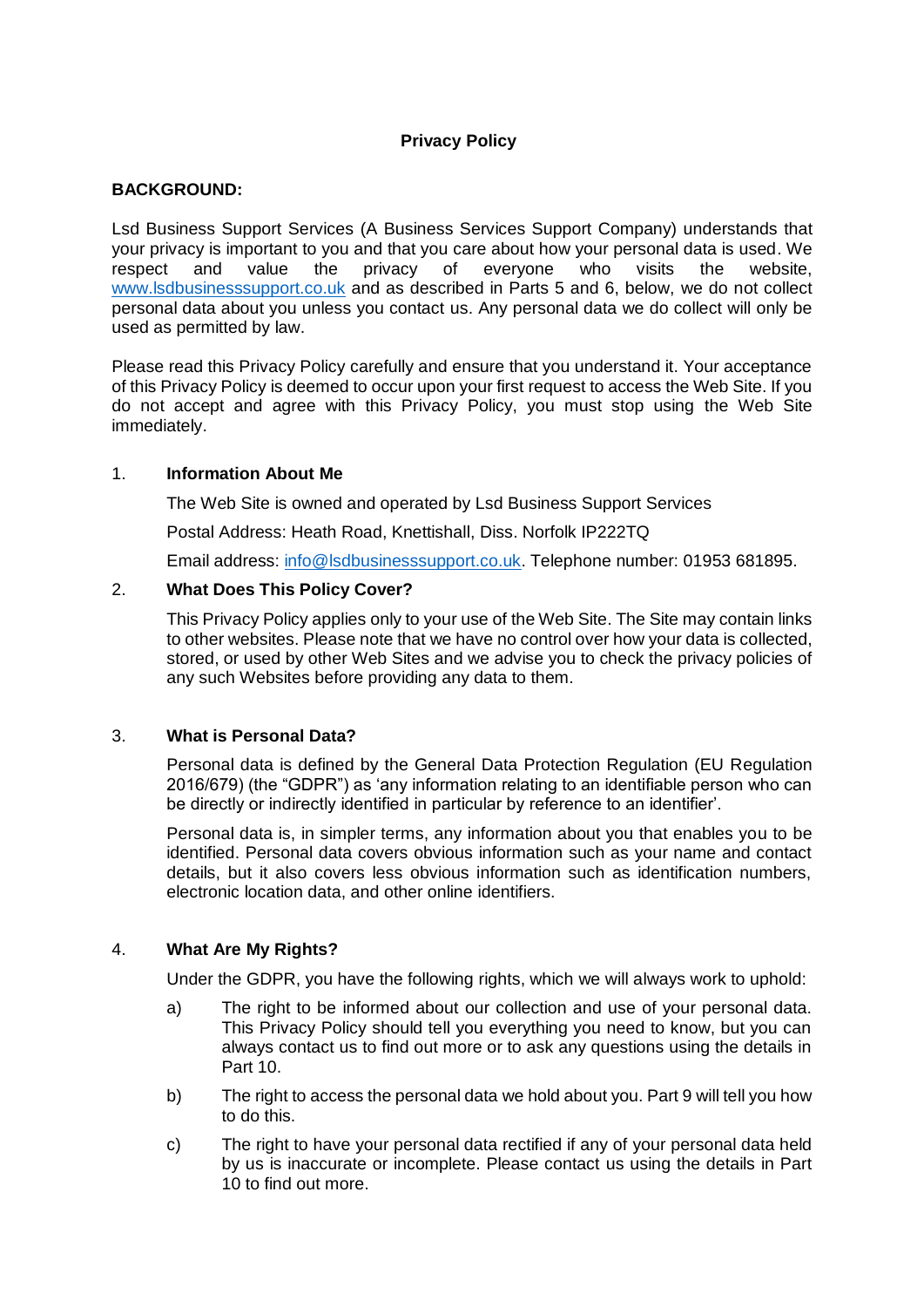- d) The right to be forgotten, i.e. the right to ask us to delete or otherwise dispose of any of your personal data that we have. Please contact us using the details in Part 10 to find out more.
- e) The right to restrict (i.e. prevent) the processing of your personal data.
- f) The right to object to us using your personal data for a particular purpose or purposes.
- g) The right to withdraw consent. This means that, if we are relying on your consent as the legal basis for using your personal data, you are free to withdraw that consent at any time.
- h) The right to data portability. This means that, if you have provided personal data to us directly, we are using it with your consent or for the performance of a contract, and that data is processed using automated means, you can ask us for a copy of that personal data to re-use with another service or business in many cases.
- i) Rights relating to automated decision-making and profiling. We do not use your personal data in this way.

For more information about our use of your personal data or exercising your rights as outlined above, please contact us using the details provided in Part 10.

Further information about your rights can also be obtained from the Information Commissioner's Office or your local Citizens Advice Bureau.

If you have any cause for complaint about our use of your personal data, you have the right to lodge a complaint with the Information Commissioner's Office.

### 5. **What Personal Data Do You Collect?**

Subject to the following, we do not collect any personal data from you. We do not place cookies on your computer or device, nor do we use any other means of data collection.

If you send us an email, we may collect your name, your email address, and any other information which you choose to give us.

### 6. **How Do You Use My Personal Data?**

If we do collect any personal data, it will be processed and stored securely, for no longer than is necessary in light of the reason(s) for which it was first collected. We will comply with our obligations and safeguard your rights under the GDPR at all times. For more details on security see Part 7, below.

As stated above, we do not generally collect any personal data. If you contact us and we obtain your personal details from your email, we I may use them to respond to your email.

Any and all emails containing your personal data will be deleted no later than six months after the subject matter of your email has been resolved.

You have the right to withdraw your consent to us using your personal data at any time, and to request that we delete it.

We will not share any of your data with any third parties for any purposes without your express permission, other than storage on an email server.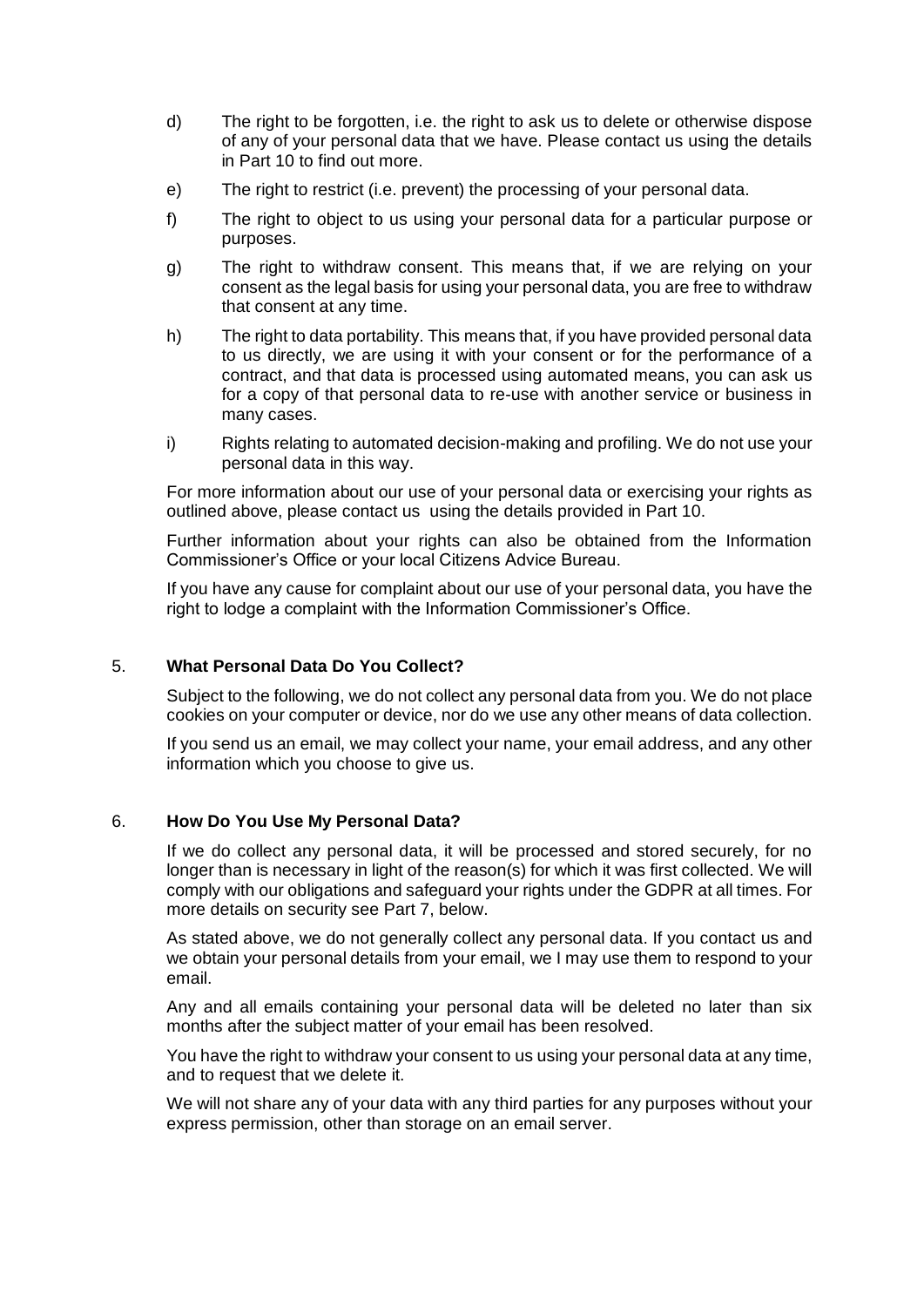# 7. **How and Where Do You Store My Data?**

We will only store your personal data in the UK. This means that it will be fully protected under the GDPR.

Personal data security is essential to us, and to protect personal data, we take the following measures:

We store data by means of secure cloud based data storage.

# 8. **Do You Share My Personal Data?**

We will not share any of your personal data with any third parties for any purposes, subject to one important exception.

In some limited circumstances, we may be legally required to share certain personal data, which might include yours, if we are involved in legal proceedings or complying with legal obligations, a court order, or the instructions of a government authority.

We may sometimes contract with the following third party for data storage purposes:

C4Multi Media Ltd, Norwich Road, Norwich. NW9 3DL. .

If any of your personal data is transferred to a third party, as described above, we will take steps to ensure that your personal data is handled safely, securely, and in accordance with your rights, our obligations, and the third party's obligations under the law, as described above in Part 7

If any personal data is transferred outside of the EEA, we will take suitable steps in order to ensure that your personal data is treated just as safely and securely as it would be within the UK and under the GDPR, as explained above in Part 7.

In some limited circumstances, we may be legally required to share certain personal data, which might include yours, if we are involved in legal proceedings or complying with legal obligations, a court order, or the instructions of a government authority.

### 9. **How Can I Access My Personal Data?**

If you want to know what personal data we have about you, you can ask us for details of that personal data and for a copy of it (where any such personal data is held). This is known as a "subject access request".

All subject access requests should be made in writing and sent to the email or postal addresses shown in Part 10. There is not normally any charge for a subject access request. If your request is 'manifestly unfounded or excessive' (for example, if you make repetitive requests) a fee may be charged to cover our administrative costs in responding.

We will respond to your subject access request within 28 days and, in any case, not more than one month of receiving it. Normally, we aim to provide a complete response, including a copy of your personal data within that time. In some cases, however, particularly if your request is more complex, more time may be required up to a maximum of three months from the date we receive your request. You will be kept fully informed of our progress.

# 10. **How Do I Contact You?**

To contact us about anything to do with your personal data and data protection, including to make a subject access request, please use the following details for the attention of Miss L S de Lacey: